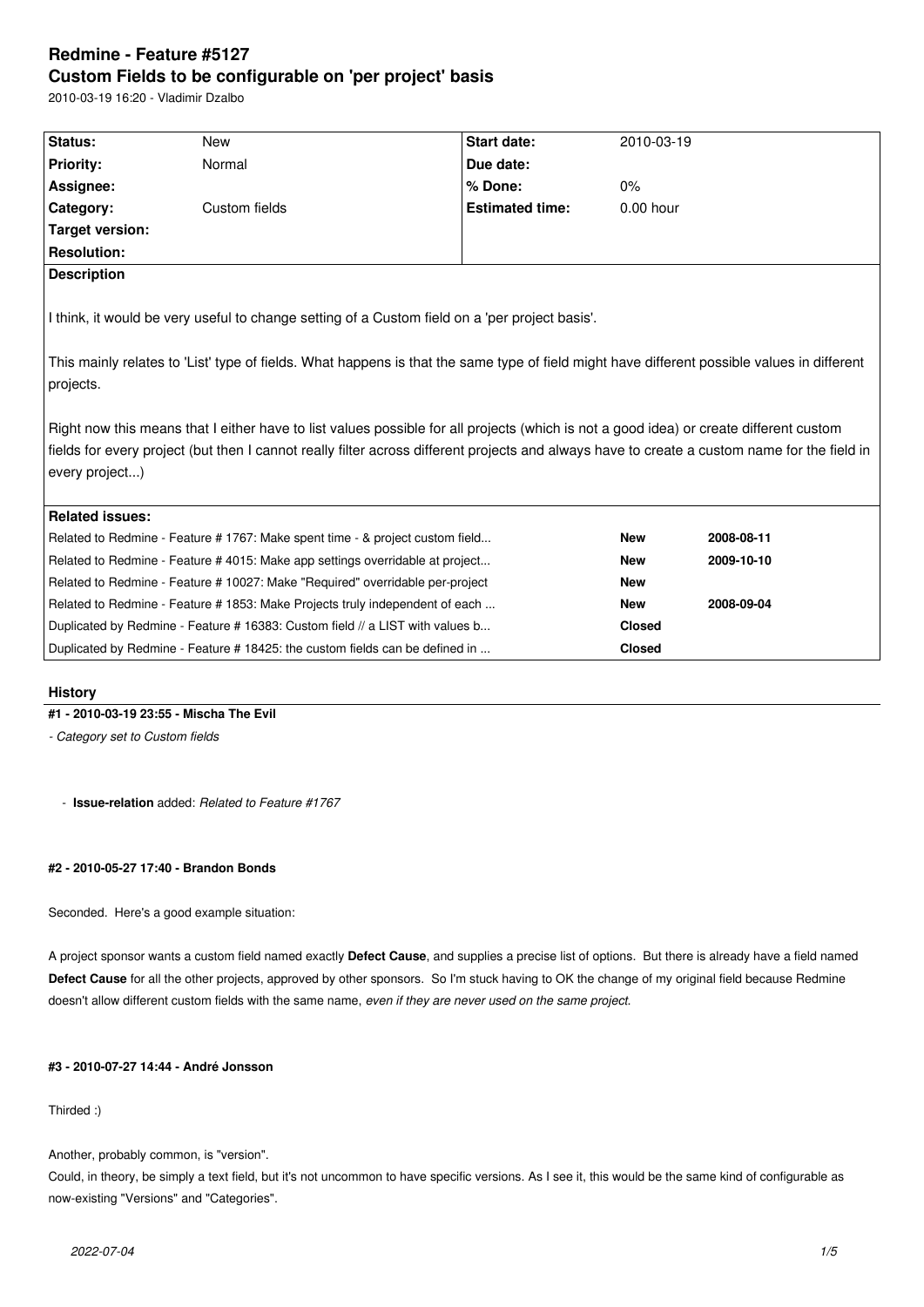put in the description field. This is sub-optimal as it is not searchable (or groupable).

#### **#4 - 2010-07-27 15:11 - André Jonsson**

André Jonsson wrote:

*(some stuff)*

Actually, I take my example back... I realised my scenario is already supported by the existing "Versions" (that I also mentioned) ;)

But I still think this would be a nice feature to have for other purposes.

#### **#5 - 2010-07-27 15:16 - André Jonsson**

Ok, back again :)

Maybe I can rephrase my scenario a bit: If there was an issue field "Reported version" in addition to the existing "Target version". Both being of the **type***Versions* so that they both show content from the defined *Versions* data, but can be set to two different values, which is probably most common (reported in version A, but targeted to be fixed in version B).

#### **#6 - 2010-10-05 17:57 - Christian Hausleitner**

We have exactly the same issue (see help request). Currently, we are editing the DB for overcoming this problem (custom filed with same name in different projects).

#### **#7 - 2011-05-02 10:09 - Robert Schn[eider](http://www.redmine.org/boards/2/topics/11996)**

+1

Custom field values for lists really shouldn't be an administrator task. They may change to often.

# **#8 - 2011-05-02 10:45 - Robert Schneider**

This issue is propably contained in #1853 as well.

# **#9 - 2013-04-09 13:13 - Dipan Mehta**

If you see the entire fields permissions work flow - which allows { per-tracker X per-status X per-role } now repeat this per project (with 100 projects!) it would be too heavy!

Instead of having to have custom field configuration 'per project' it is better to 'override' for specific projects per say.

This issue should follow the approach #4015 rather than #1853

Please add related #4015.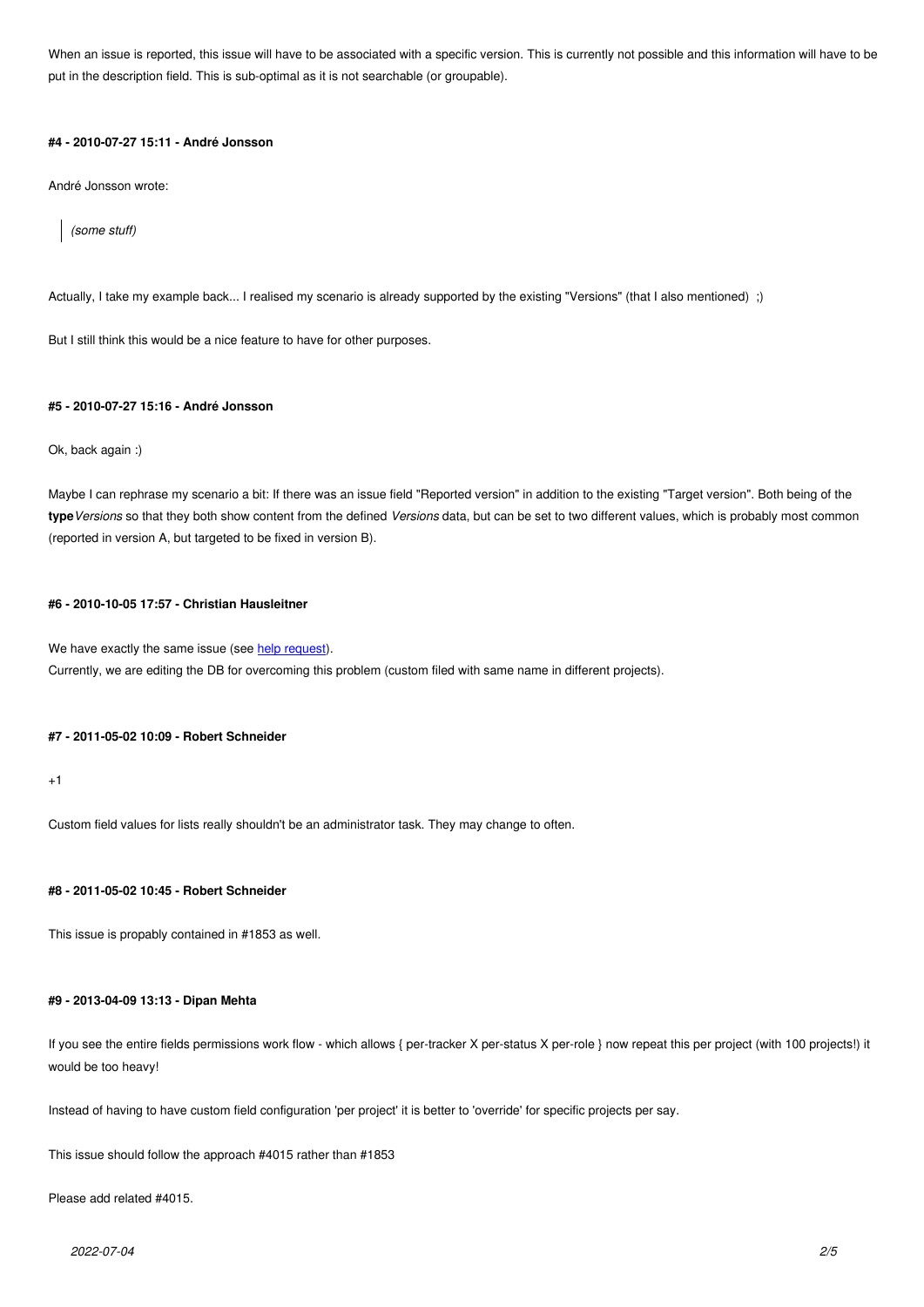# **#10 - 2013-08-07 18:25 - joseph john**

 $+1$ 

This is one of the biggest trouble we face. We have around 10 different projects and there are few field values which make sense for different project but the values are project specific.

I was looking forward for this implementation in the latest release.

#### **#11 - 2013-08-09 10:19 - Christophe SERMET-MAGDELAIN**

I'm starting to bring our people to work with Redmine and one of the first need I encounter is exactly this feature request.

On each project we have ussue categories and versions to attach data for each issue. Theses two predefined fields are usefull but we'd like to attach more information to be more accurate when organizing, filtering issues.

For example, we need target version but we need tested version too. We need to add information about where the issue takes place considering our application content structure, and so on.

All these may be done with custom fields but as we need it to be predefined value lists, with different values for each project but the same field name... exactly the same trouble as described here.

The #4015 approach is a more generic approach but I guess it could be a hard one as far as the whole workflow is concerned.

# **#12 - 2013-12-05 16:08 - Andrey Shevchenko**

 $+1$  as well.

We have list as custom field and we need different default values for different projects.

#### **#13 - 2014-01-10 17:47 - Nicholas Ustinov**

+1 as well

# **#14 - 2014-03-25 21:59 - Robert Schneider**

+1 just to make it not forgotton.

If I'm not wrong we could distinguish: CF could be like the categories - the field and its values are defined within the project. Or the field is globally but the values are per-project defined. I don't know which one would be easier to implement.

# **#15 - 2014-03-26 11:29 - Samuel Samfra**

+1 ... I need exactly the same thing. We call this "the breakdown" (either it is GLOBAL or PROJECT)

Advantages to have one attribute but values by project is that we can manage the rights for all projects (otherwise we must add and place the field project by project)

To create one attribute for each project solves the problem BUT we can't call it with the same name...

The best example is the "CATEGORY" field... I would dream to use the same behavior for customized attributes : User can add their own values if the value is missing, etc.. etc...

# thank you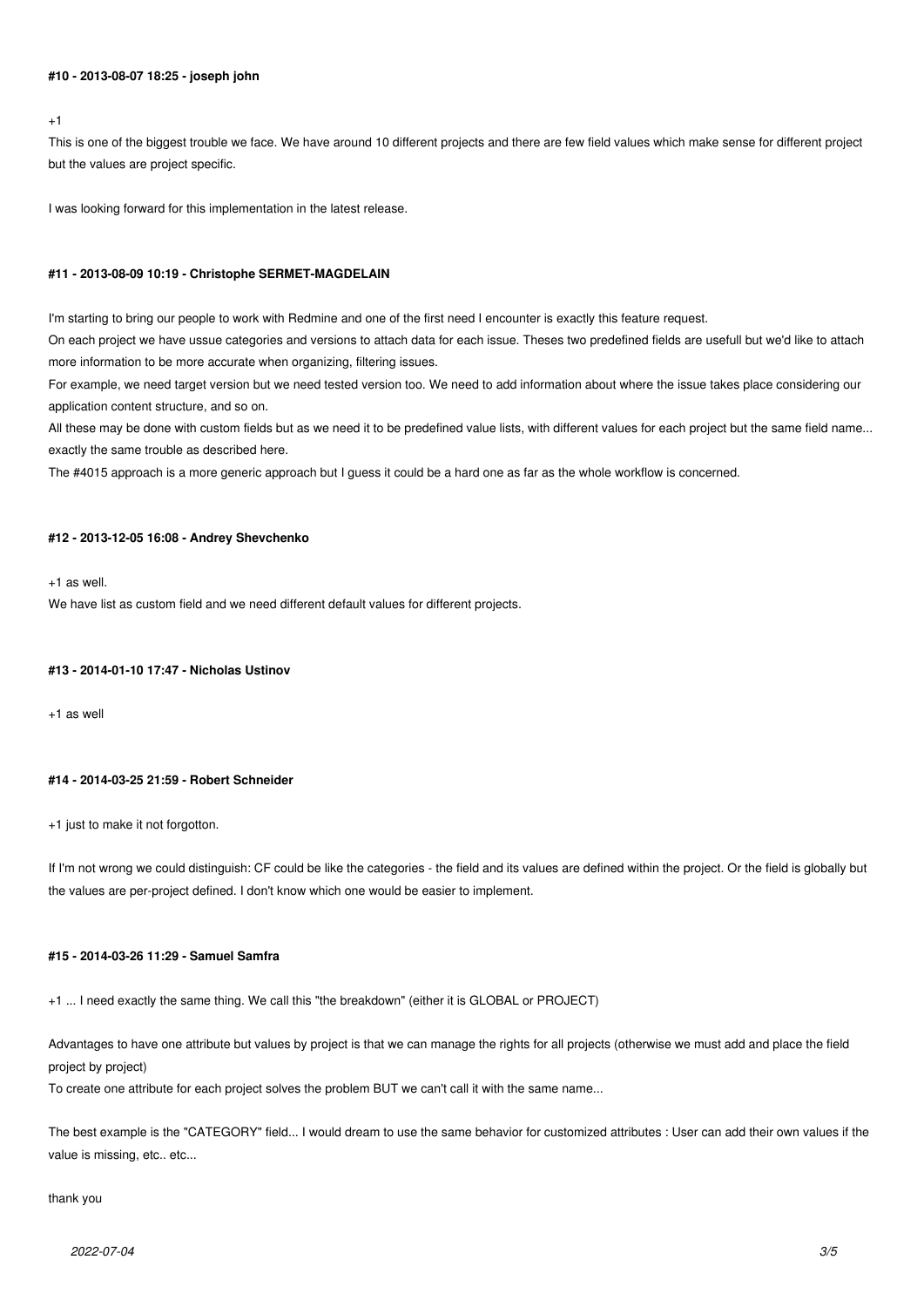#### **#16 - 2014-04-01 11:20 - Stéphane Dubois**

+1 I also need this.

I would dream to be able to create a custom field of type **Project list**. Then, in the project settings, I would see one tab per Project list custom field, allowing the project manager to define the values of each list.

# **#17 - 2014-04-17 10:17 - Toshi MARUYAMA**

*- Duplicated by Feature #16383: Custom field // a LIST with values by projects added*

#### **#18 - 2014-10-08 13:37 - redmineservices .**

 $+1$ 

Hi,

I've just published a plugin with this feature. Works on redmine 2.3, 2.4 and 2.5 (at the moment, only works with issues custom fields)

https://github.com/javiferrer/redmine\_custom\_values\_projects

# **[#19 - 2014-12-20 15:24 - Omer Arslan](https://github.com/javiferrer/redmine_custom_values_projects)**

If Redmine is wanted to be referred by a free project management tool, it must give permission to create custom fields per project as in the issues. By the way, great thanks to the developers who contributed to redmine app.

# **#20 - 2014-12-24 05:28 - Toshi MARUYAMA**

*- Duplicated by Feature #18425: the custom fields can be defined in the project added*

#### **#21 - 2015-08-28 20:40 - Victor Campos**

Javi Ferrer wrote:

*+1*

*Hi,*

*I've just published a plugin with this feature. Works on redmine 2.3, 2.4 and 2.5 (at the moment, only works with issues custom fields)*

*https://github.com/javiferrer/redmine\_custom\_values\_projects*

Jav[i Ferrer, I forked your plugin to make it work in redmine 3.1. =\)](https://github.com/javiferrer/redmine_custom_values_projects)

# **#22 - 2016-10-26 11:32 - Adrian H.**

+1

We are experiencing the same requirement here with a similar use case: